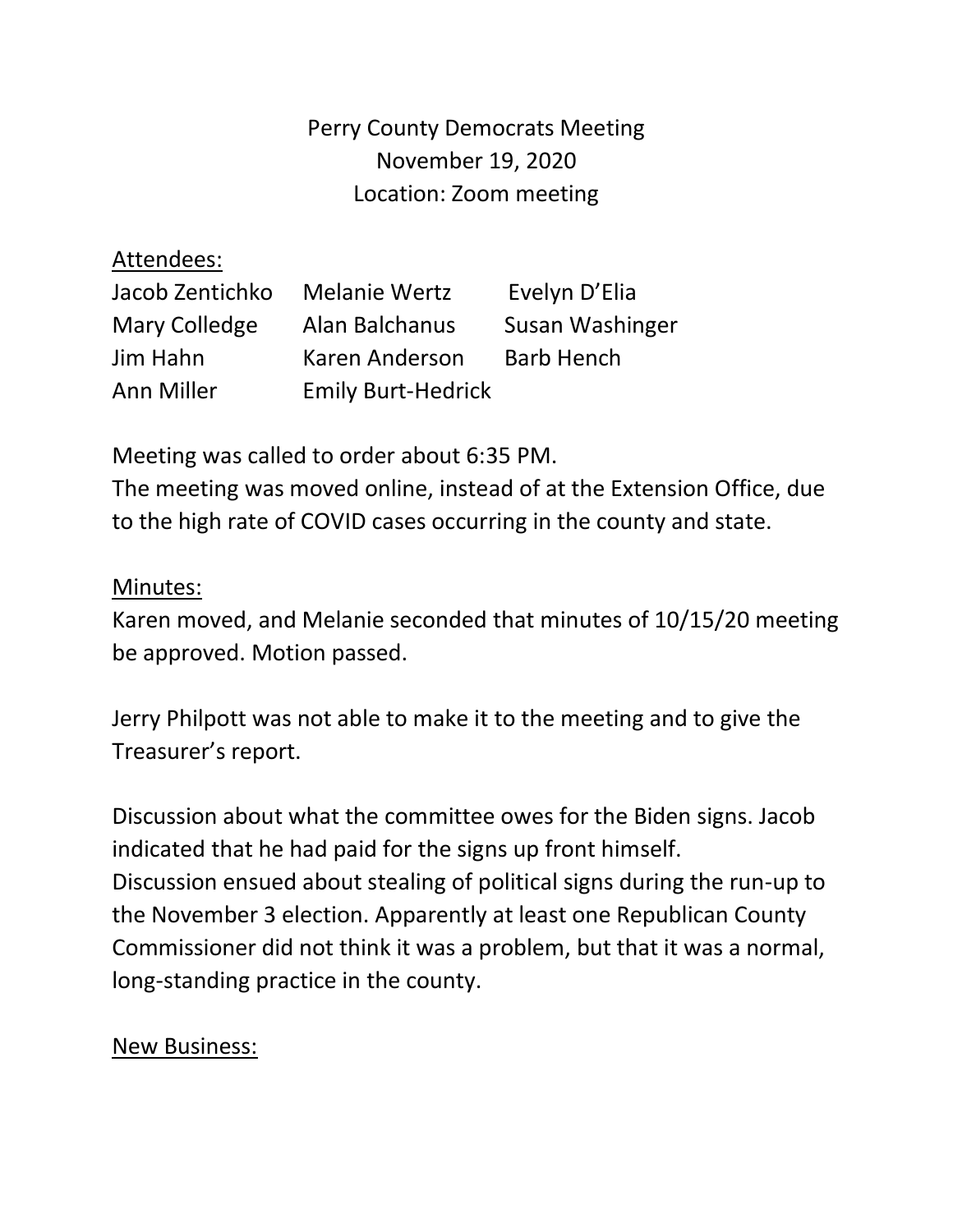- 1. Election Recap. Jacob asked that we all keep a close eye on any legal maneuvers that may occur, should the PA Republicancontrolled legislature try to appoint Trump electors, against the expressed will of the electorate in PA. If that happens, we need to mobilize.
- 2. Turnout was very high in Perry County. About 80% of registered voters voted. About 25% of ballots were done by mail.
- 3. We had a good turnout of volunteers, including those who helped with the opening and processing of mail-in ballots. Melanie expressed her thanks to all volunteers.
- 4. Karen Anderson introduced Jim Hahn from Juniata County, who assisted Karen as a "canvassing/observer" of the processing of mail-in ballots on Election Day and the day after. Many thanks to Jim!!
- 5. Karen explained that she and Jim had both attended the PA Democratic Voter Protection Program training. This training taught them what to observe, what to question, what they are legally allowed to do and what they cannot legally do.
- 6. Karen explained that the County officials worked very well with the canvasser/observers. They included them in each decision to discard to accept questionable ballots. Karen and Jim were treated with respect by the Republicans as they worked. They were permitted to look over the shoulders of the ballot workers.
- 7. Jim agreed that everyone was very friendly and there were not issues.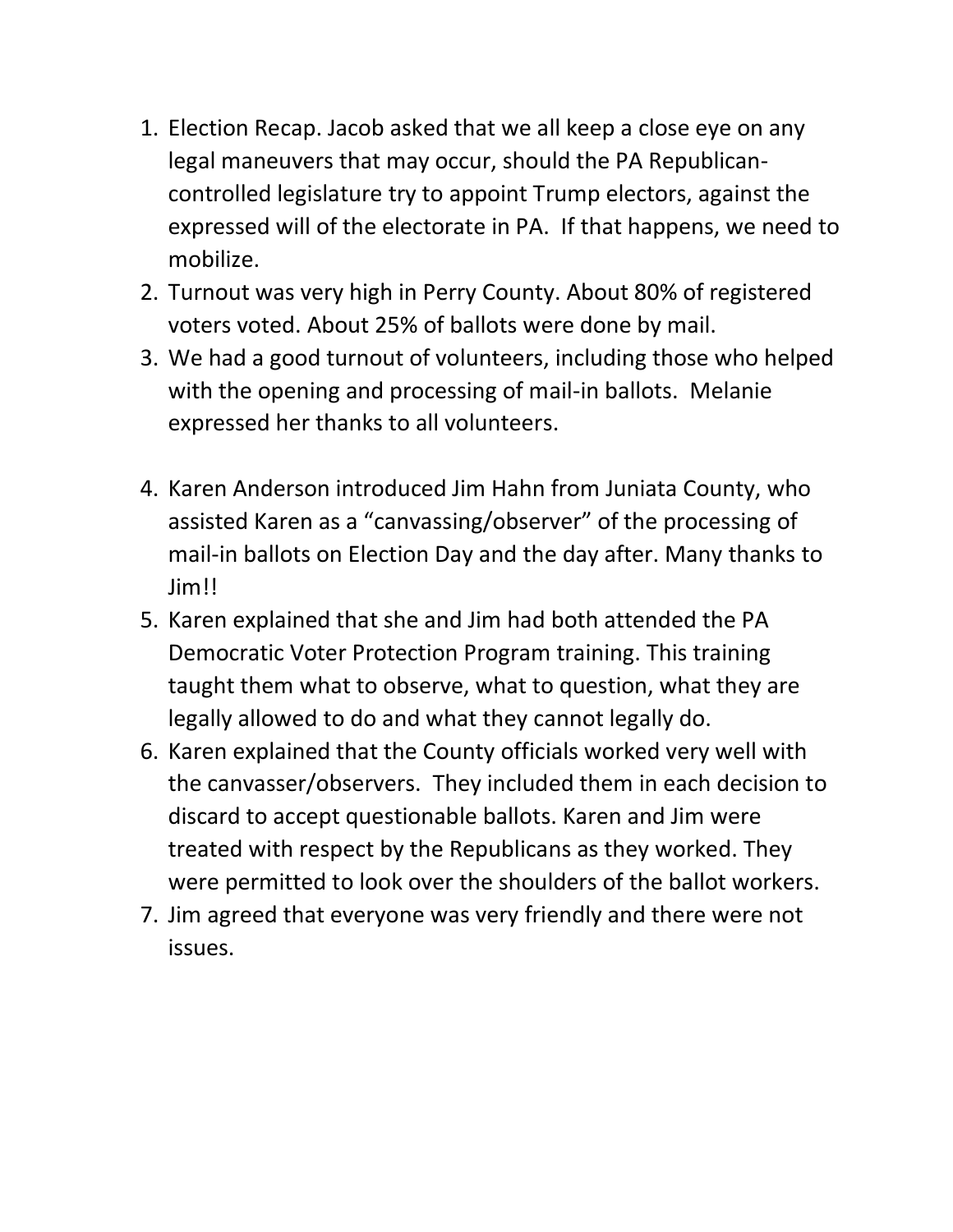- 8. How many ballots were questioned? Jacob gave some stats:
	- a. 47 were incomplete
	- b. 159 were rejected due to incorrect declaration, or failure to seal in secrecy (inner) envelope, or signature on the secrecy envelope.
	- c. Jim indicated that very few were rejected in Juniata County, also.
- 9. Jacob indicated that the sign distribution went well. The committee took in over \$1000 in voluntary donations. We will try that same approach again in future elections.

## **Other Discussions**

Jacob asked that we start looking ahead into 2021 and 2022.

- a. There are appointed positions in some local governing councils, such as water/sewer authority. Those are good starting positions for someone to serve.
- b. Newport council has a vacancy that will be appointed in December. If any Newport resident is interested, please contact Jacob.
- c. We need to get people on School boards and we need people to run in local elections.
- d. Jacob will put out more information about such opportunities for office in the future.
- e. In 2022 we will have an open gubernatorial election, and an open Senatorial election (Toomey is retiring). Also we would like to have Democrats to run for State Representative.
- f. Redistricting will occur in 2021-22 from the 2020 Census. We need to insure that redistricting is fair.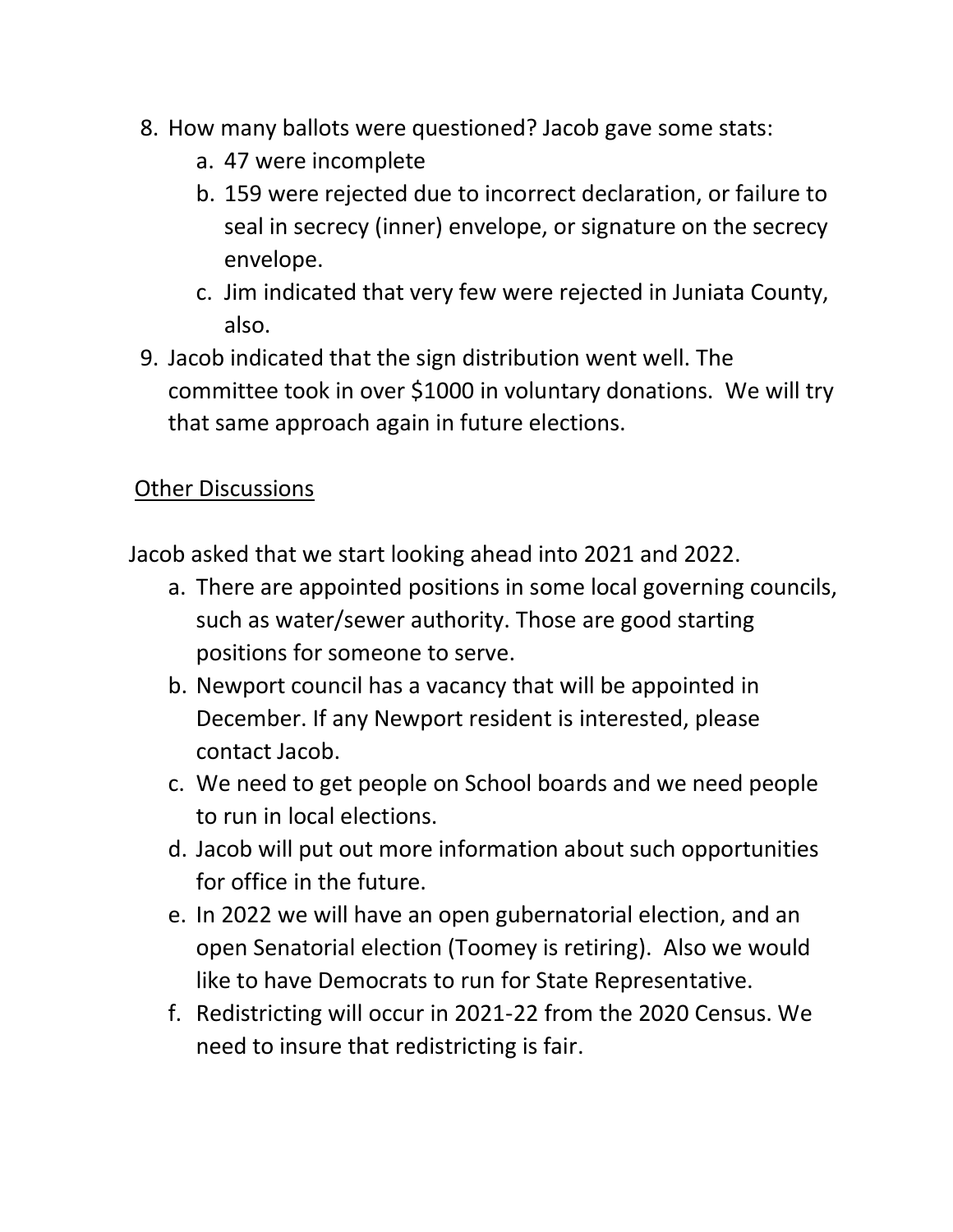Jacob expressed hope that perhaps we will be able to do events, such as fund-raisers, come summer 2021, if the pandemic is under control. However, we must find a new venue for events, since the River Bend Brewery is closing. They have been unable to survive under pandemic health and safety rules.

When do elections occur for the Perry County Democratic Committee Board?

- a. Jacob was appointed as President to take over from Mark Whitmoyer. Emily was appointed as Secretary to take over from Helen Michener.
- b. An initial review of the Bylaws by Melanie indicates that the Board "reorganizing" is to take place after the state Primary election, during a gubernatorial election year. That means that the Board elections are to occur in May/June time in 2022. Terms are for 4 years.
- c. Melanie and Jacob will double check the bylaws and will email all if that interpretation is determined to require correction.

Melanie said that all political signs can be returned to her.

Karen said that she is the VP for the Tri-County Democratic Women (Dauphin, Perry, and Cumberland). The group is getting more active, and they want to support getting Democratic women into office. If anyone wants to run, please contact Karen.